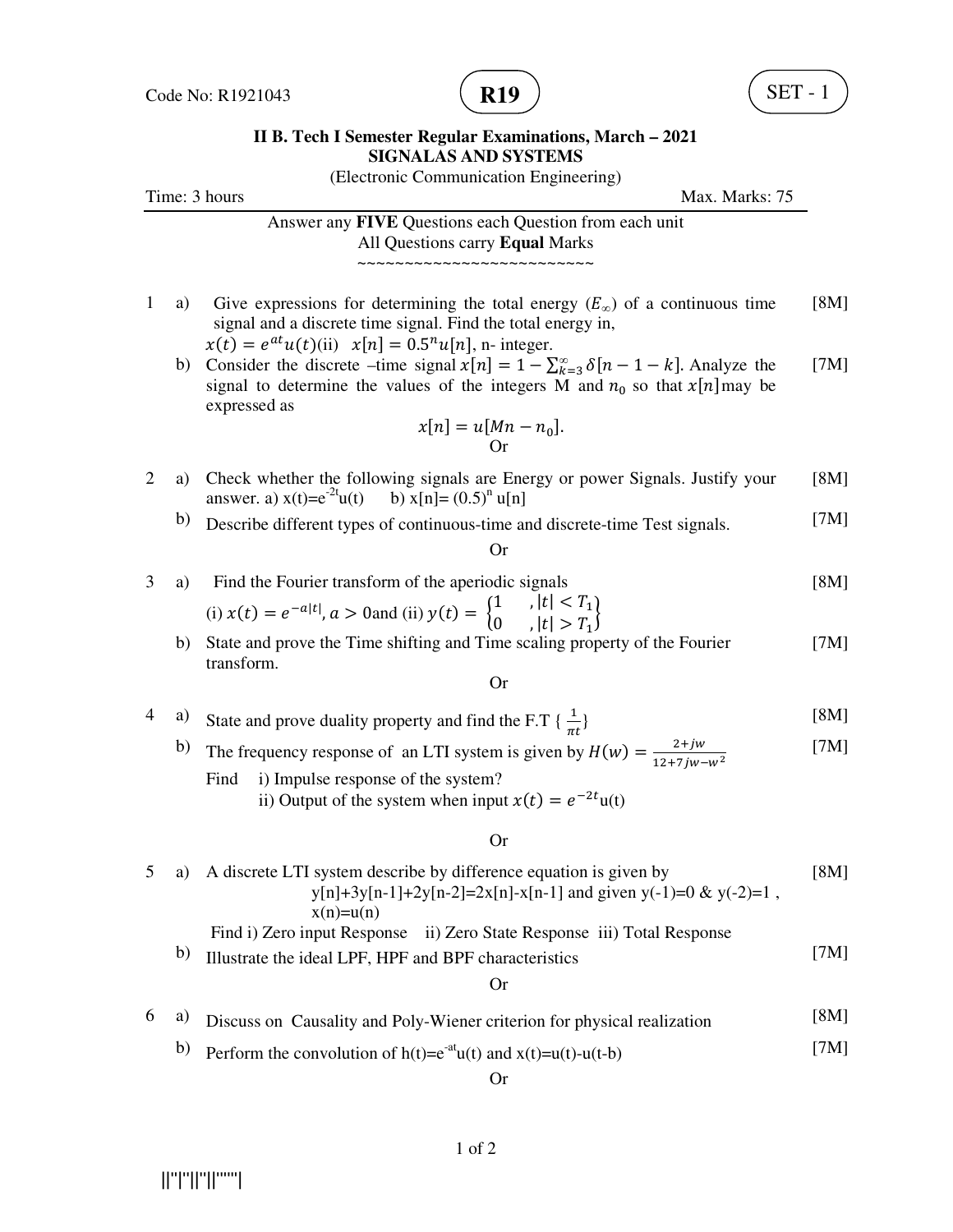$$
\left(\text{R19}\right)
$$

**SET - 1** 

7 a) Explain Natural sampling and Flat top sampling? [8M] b) Consider the signal  $x(t) = 6 \cos 5\pi t + 3 \cos 10\pi t$ . Find the minimum sampling rate if . i)  $x(t)$  is band limited ii)  $x(t)$  is band pass signal. [7M] Or 8 a) Derive the relation between Convolution and correlation. [8M] b) Discuss about the process of extraction of signal from noise by filtering. [7M] Or 9 a) Find the bilateral Laplace transform of the following signals and specify the ROC. (i)  $x(t) = e^{2t}u(-t) + e^{-3t}u$ (t), (ii)  $y(t) = e^{-at} \cos{(\omega_0 t)} u(t)$ [8M] b) Find the inverse Laplace transform of  $X(s) =$  $3 + 4s$  $\frac{1}{s^2 + 6s + 8}$ ; ROC: Re{s} > -2 [7M] Or

10 a) Find the inverse Z-Transform of 
$$
X(z) = \frac{3z^2 - 5z}{z^2 - 3z + 2}
$$
;  $ROC: |z| < 1$ .  $[8M]$ 

b) Find the Z- Transform of the signals with the corresponding ROCs (i)  $x[n] = -a^n u[-n-1]$ (ii)  $x[n] = cos(\omega_0 n)u[n]$ . [7M]

2 of 2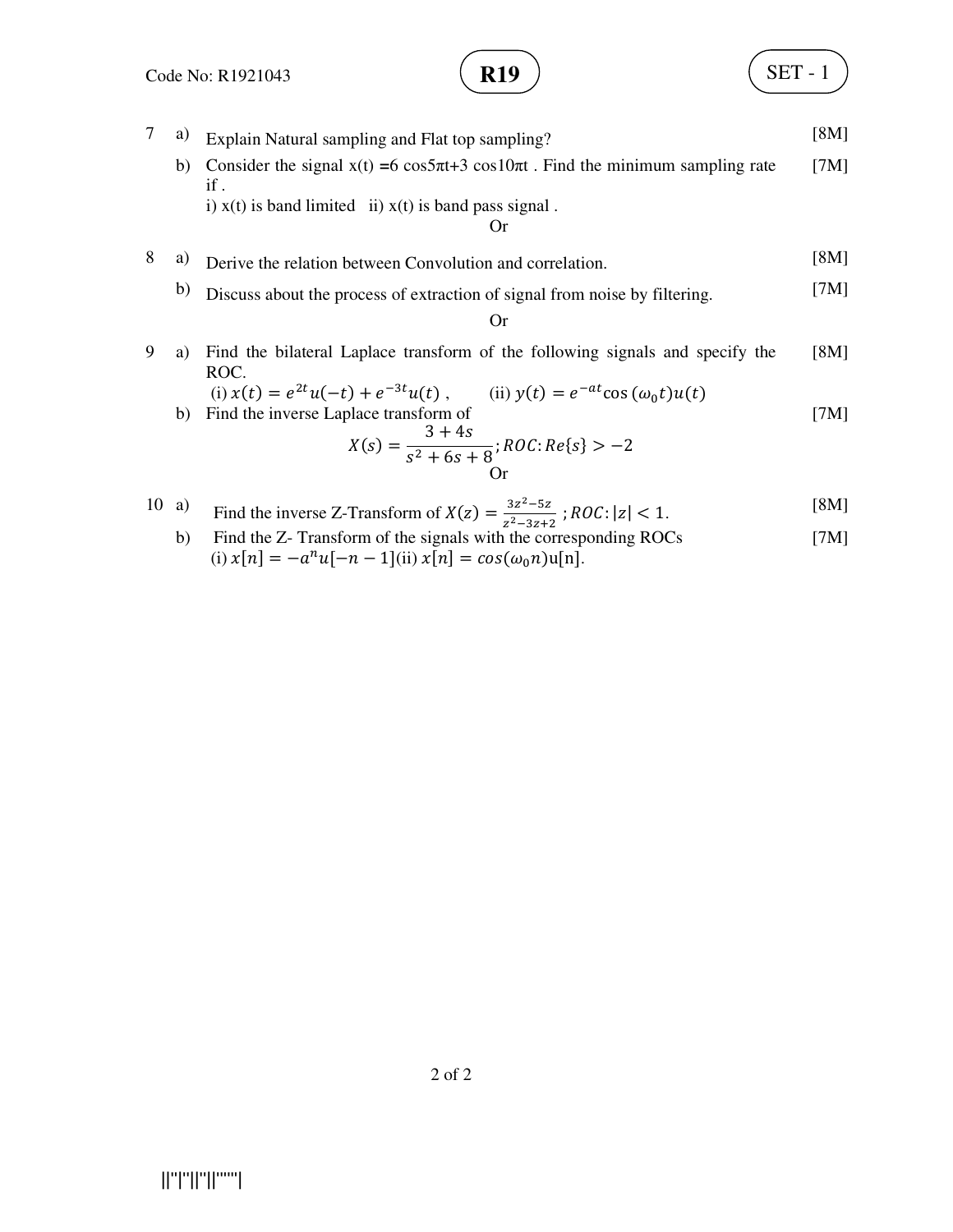

### **II B. Tech I Semester Regular Examinations, March - 2021 SIGNALAS AND SYSTEMS**

(Electronic Communication Engineering)

Time: 3 hours Max. Marks: 75

Answer any **FIVE** Questions each Question from each unit All Questions carry **Equal** Marks ~~~~~~~~~~~~~~~~~~~~~~~~~

1 a) A continuous time signal  $x(t)$  is shown in Fig. Apply transformations on the independent variables and sketch, label carefully each of the following signals. [8M]



b) Comment on the  $(E_{\infty})$  of the signal  $x[n] = u[n]$ . Justify your answer using the relationship between  $(P_{\infty})$  and  $(E_{\infty})$ . [7M]

Or

2 a) Analyze the following signals and find the periodicity of the signals and its fundamental period. a)  $x(t) = \sin 10\pi t + \cos 15\pi t + 20\cos(20\pi t + \pi/4)$ b)  $x[n] = \sin(3\pi/5)$ n. [8M] b) Illustrate Energy and power signals. [7M]

Or

- [8M]
- a) Properties of Fourier series b) Dirichlet's conditions b) Find the complex exponential Fourier series coefficients  $c_k$  for the continuous time periodic signal  $x(t) = 2 + \cos\left(\frac{2\pi}{3}\right)$  $\left(\frac{2\pi}{3}t\right)$  + 4sin  $\left(\frac{5\pi}{3}\right)$  $\frac{\pi}{3}t$ [7M] Or

4 a) Describe a) Fourier transform of arbitrary signal, b) Fourier transform of standard signals, c) Fourier transform of periodic signals. ``

b) Derive the Fourier transform from Fourier series. [7M]

$$
\operatorname{Or}
$$

- 5 a) Describe about a) Linear time invariant (LTI) system, b) Linear time variant (LTV) system. [8M]
	- b) What is the purpose of Convolution? Represent the sequence  $x[n] =$  $\{1, 2, -3, -1, 2\}$  as a sum of weighted impulse sequences. [7M]

Or



3 a) Describe the following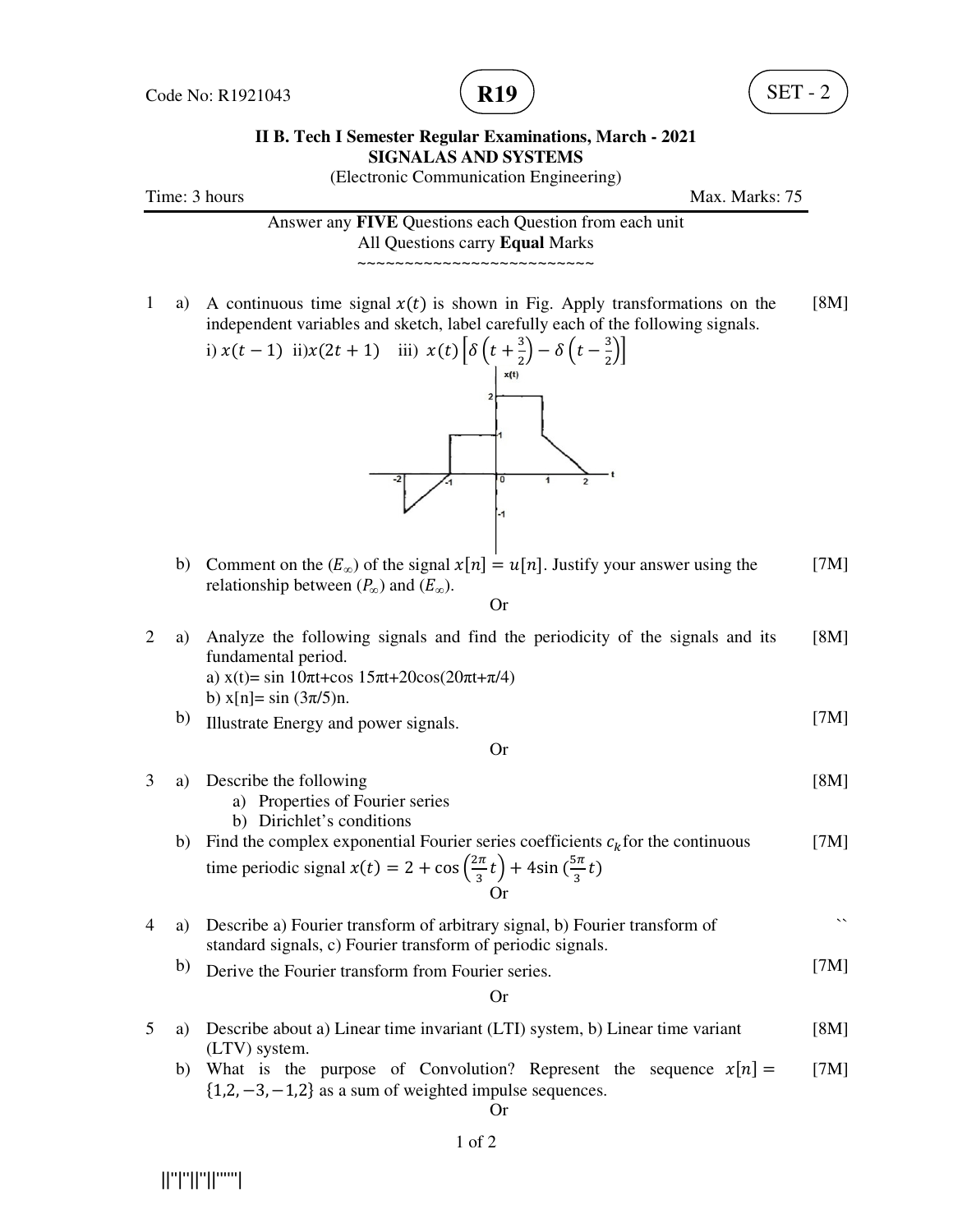Code No: R1921043

# **R19**  $\left( \text{SET - 2} \right)$

| 6  | a) | Perform the convolution of the two sequences $x[n]=\{3,2,1,2\}$ and<br>$h[n]=\{1,2,1,2\}.$                                                              | [8M] |
|----|----|---------------------------------------------------------------------------------------------------------------------------------------------------------|------|
|    | b) | Discuss about distortion less transmission through a system.                                                                                            | [7M] |
|    |    | Or                                                                                                                                                      |      |
| 7  | a) | Derive the expression for the reconstructed signal from samples taken with a sampling<br>interval of Ts when interpolation is done using Sinc function. | [8M] |
|    | b) | State and explain Parseval's theorem.                                                                                                                   | [7M] |
|    |    | <b>Or</b>                                                                                                                                               |      |
| 8  | a) | Explain the process of detection of periodic signals in the presence of noise by<br>correlation.                                                        | [8M] |
|    | b) | What are the properties of correlation function?                                                                                                        | [7M] |
|    |    | <b>Or</b>                                                                                                                                               |      |
| 9  |    | a) L.T {h(t)} = $\frac{1}{s^2 - s - 42}$ , Find Inverse laplace Transform such that system is<br>i) Causal<br>ii)Stable<br>iii) Anti-causal             | [8M] |
|    | b) | State and prove initial and final value theorem of Laplace Transform.                                                                                   | [7M] |
|    |    | <b>Or</b>                                                                                                                                               |      |
| 10 | a) | Distinguish among Laplace, Fourier and Z transforms.                                                                                                    | [8M] |
|    | b) | Write down any six properties of ROC of Z-Transform.                                                                                                    | [7M] |

||''|''||''||''''''|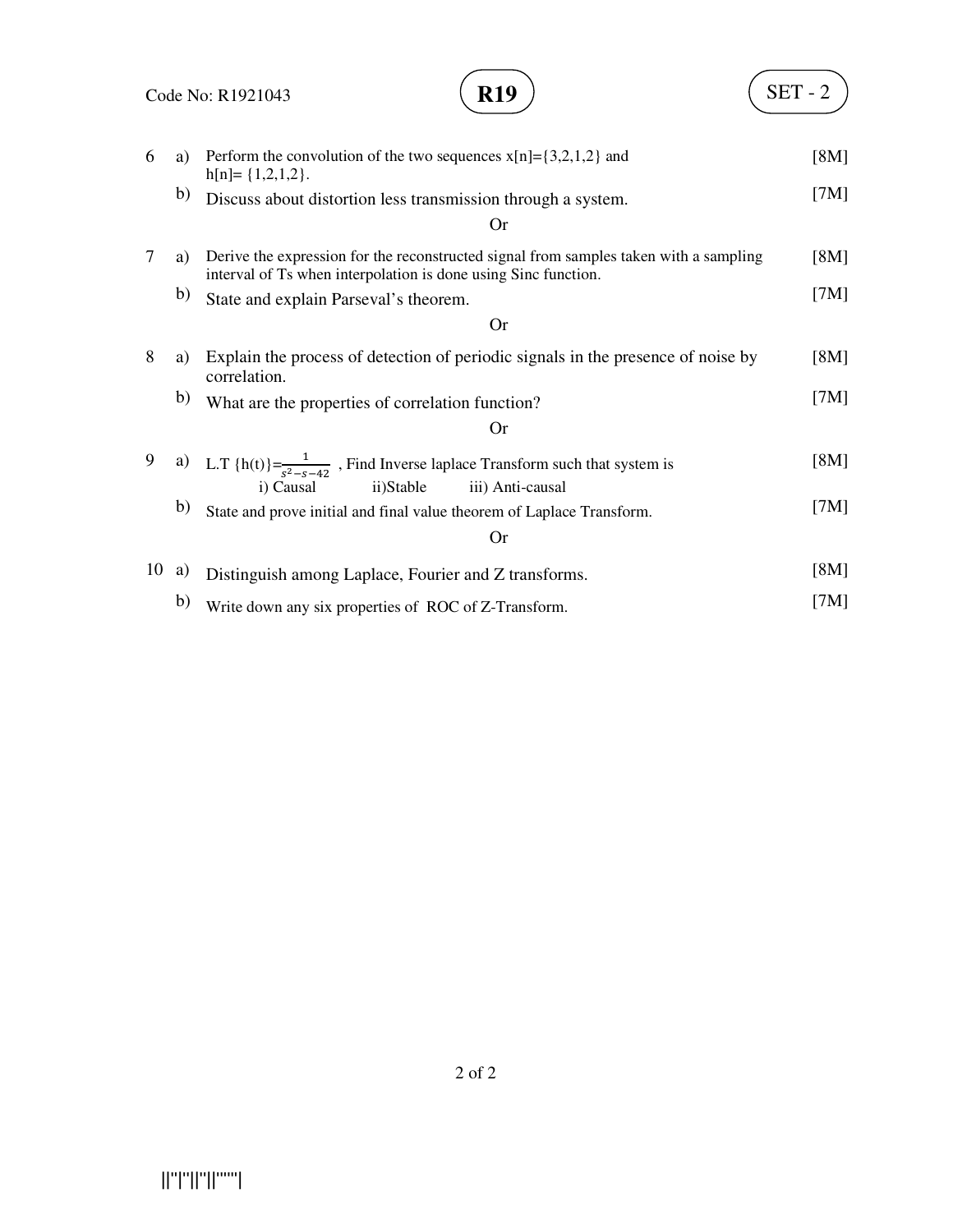Code No: R1921043





## **II B. Tech I Semester Regular Examinations, March – 2021 SIGNALAS AND SYSTEMS**

(Electronic Communication Engineering)

|                    | (Electronic Communication Engineering)                                                                                                                                                                                               |      |
|--------------------|--------------------------------------------------------------------------------------------------------------------------------------------------------------------------------------------------------------------------------------|------|
|                    | Time: 3 hours<br>Max. Marks: 75                                                                                                                                                                                                      |      |
|                    | Answer any FIVE Questions each Question from each unit<br>All Questions carry Equal Marks                                                                                                                                            |      |
| $\mathbf{1}$<br>a) | Determine whether or not each of the following signals is periodic. If a signal is<br>periodic, determine its fundamental period.<br>$f(x(t)) = \cos{\frac{\pi}{4}t} + \sin{\frac{\pi}{3}t}$ (ii) $x(t) = \cos{t} + \sin{\sqrt{2}t}$ | [8M] |
| b)                 | Explain how a function can be approximated by a set of orthogonal functions                                                                                                                                                          | [7M] |
|                    | <b>Or</b>                                                                                                                                                                                                                            |      |
| 2<br>a)            | Consider the system shown in Fig. Determine whether it is (a) memoryless, (b)<br>causal, (c) linear, (d) time-invariant, or (e) stable.                                                                                              | [8M] |
|                    | Multiplier<br>$y(t) = x(t) \cos \omega$<br>$\cos \omega_i t$                                                                                                                                                                         |      |
| b)                 | Obtain the condition under which two signals $f_1$ (t) and $f_2$ (t) are said to be<br>orthogonal to each other. Hence prove that $\cos n\omega_0 t$ and $\cos m\omega_0 t$ are orthogonal                                           | [7M] |
| 3<br>a)            | over any interval $(t_0, t_0+ 2\pi/\omega_0)$ for integer values of n and m.<br>Consider the periodic square wave $x(t)$ shown in Fig.<br>Determine the complex exponential Fourier series of $x(t)$ .                               | [8M] |
|                    | $-T_0$<br>$T_{\rm 0}$<br>$2T_0$<br>$\frac{T_0}{2}$<br>$\pmb{0}$<br>$\frac{T_0}{2}$                                                                                                                                                   |      |
| b)                 | Obtain the Fourier Transform of the following functions<br>(b) Unit step function<br>(a) DC signal<br><b>Or</b>                                                                                                                      | [7M] |
| 4<br>a)            | Find the Fourier transform of the signal $x(t) = e^{-a t }$ , $a > 0$ and plot its                                                                                                                                                   | [8M] |
| b)                 | magnitude spectrum.<br>Discuss the concepts of Trigonometric Fourier series and derive the expression<br>for coefficients.                                                                                                           | [7M] |

- 5 a) The input  $x(t)$  and the impulse response  $h(t)$  of a continuous time LTI system are given by  $x(t) = u(t)$ ,  $h(t) = e^{-\alpha t}u(t)$ ,  $\alpha > 0$ . Compute the output y(t) [8M]
	- b) Consider the system described by differential equation  $y'(t) + 2y(t) = x(t) +$  $x'(t)$ . Find the impulse response of the system [7M]

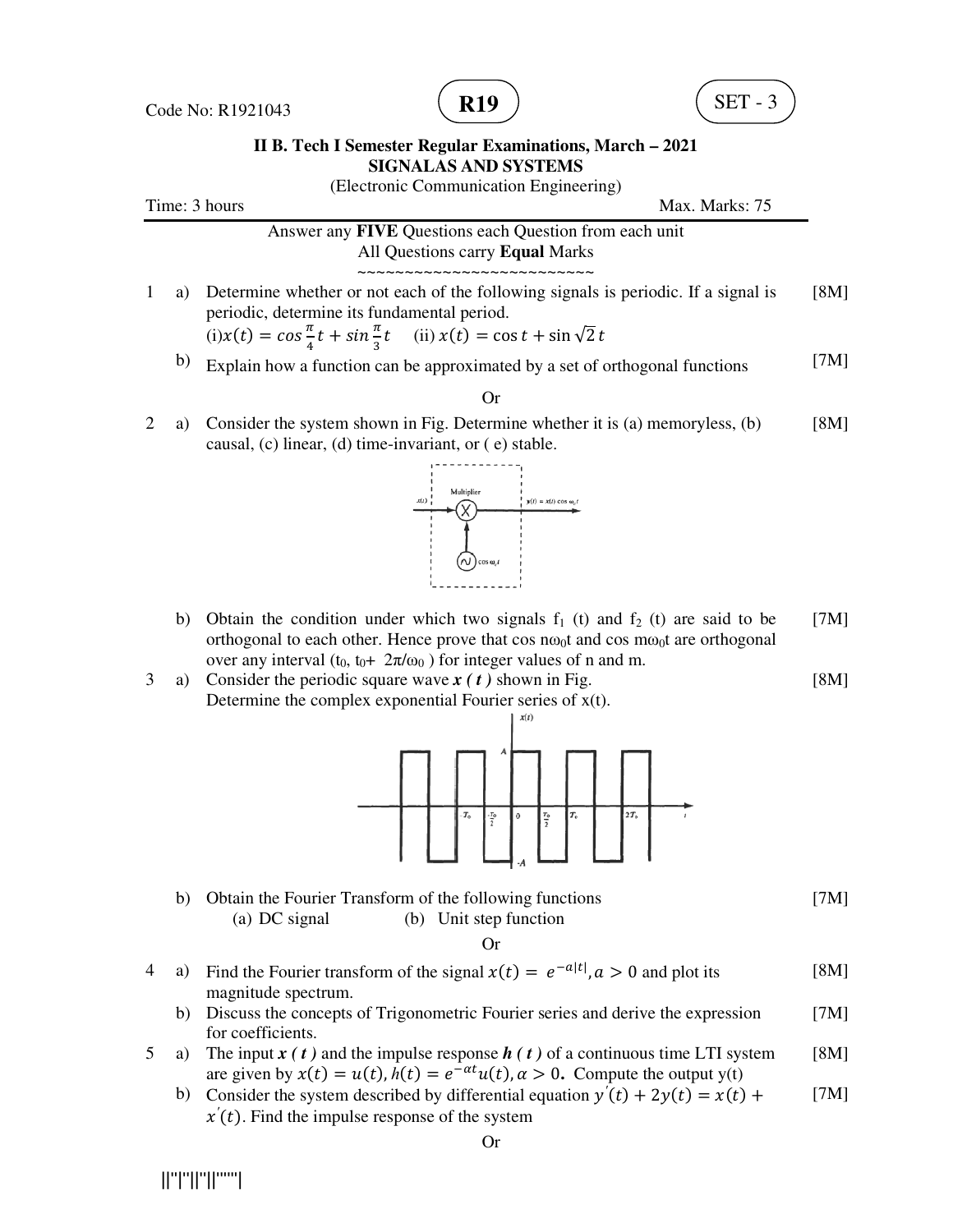

$$
\mathbf{R19} \quad \begin{pmatrix} \text{SET - 3} \\ \end{pmatrix}
$$

[7M]

- 6 a) The input signal  $x(t)$  and impulse response h(t) of an LTI system is given by  $x(t) = 2u(t), h(t) = 2e^{-t}u(t).$ Determine the output  $y(t)$  of the system. [8M] b) Test the stability and causality of the following LTI system whose impulse response is *h*(*t*) =  $e^{-2t}u(t)$ [7M]
- 7 a) Explain briefly detection of periodic signals in the presence of noise by correlation. [8M]
	- b) Determine the Nyquist sampling rate and Nyquist sampling interval for the below signals. [7M]

i)  $x(t) = 3\cos 4\pi 500t \cos 2\pi 1000t$ .

ii)  $x(t) = 3 \sin(\pi 50t) + 9 \cos(2\pi 10t) + 3 \sin(8\pi 50t)$ .

### Or

- 8 a) Determine the autocorrelation function and energy spectral density function of  $X(t)=e^{-at}u(t)$ [8M]
	- b) What is aliasing and explain different methods to avoid aliasing effect? [7M]
- 9 a) Determine the Laplace Transform for the below signals and plot it's region of convergence. [8M]

i) 
$$
x(t)=e^{-4t}u(t)+e^{-2t}u(-t)
$$
 (ii)  $x(t)=te^{-at}u(t)$ 

b) Consider the transfer function H(Z)=  $3/((1-1/3z^{-1})(1+1/4z^{-1}))$ , determine it's inverse Z- Transform. [7M]

$$
\quad \text{Or}
$$

10 a) Determine the inverse Laplace transform of  $X(s) =$  $2s + 4$ [8M]

$$
X(s) = \frac{x(s) - 1}{s^2 + 4s + 3}, Re(s) > -1
$$
  
b) Determine the Z- Transform for the below signals and plot it's region of

- convergence.
	- i)  $x[n] = (1/4)^{n}u[-n-1] + (2)^{n}u[-n-1]$  (ii)  $x[n] = nu[n]$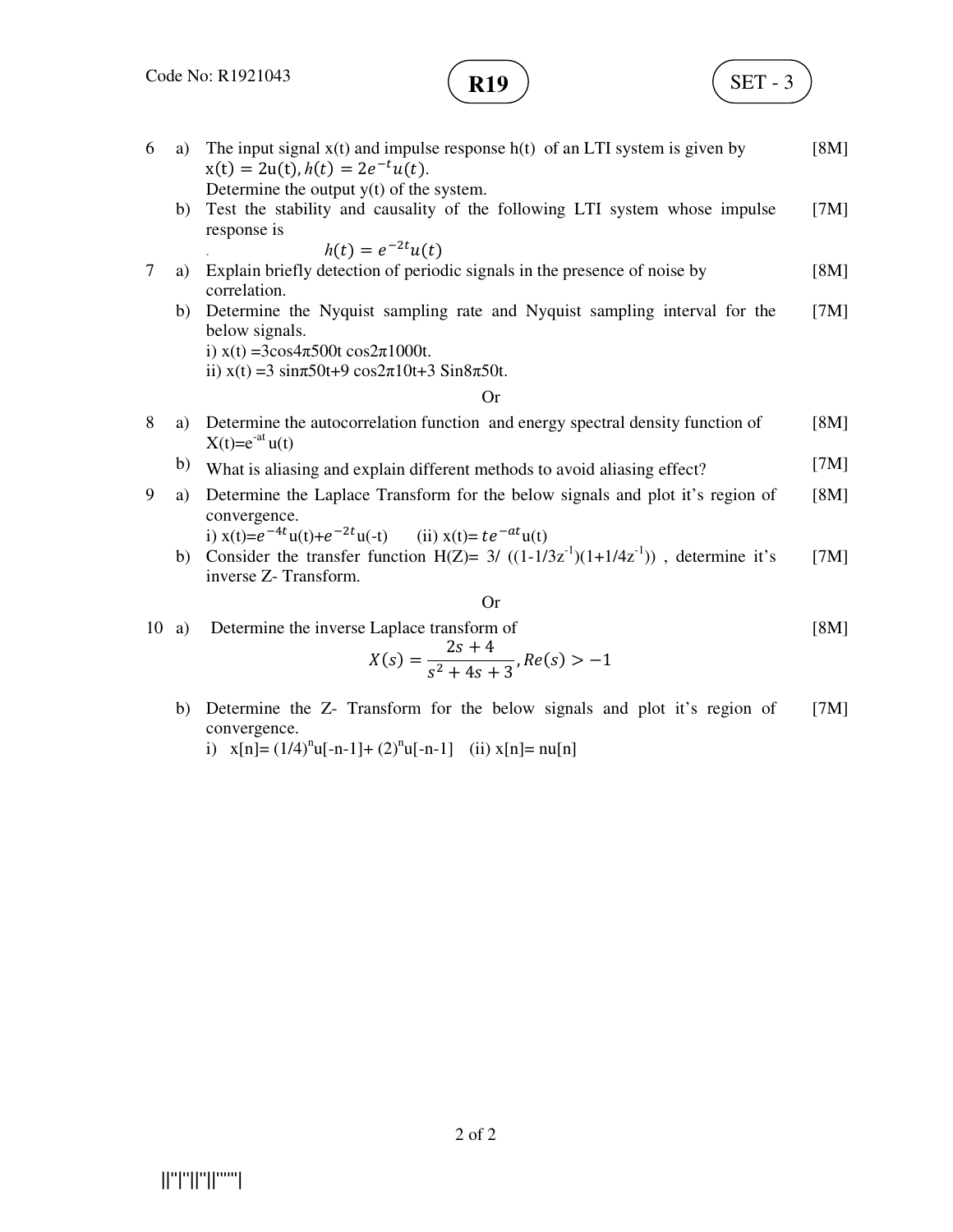

### **II B. Tech I Semester Regular Examinations, March - 2021 SIGNALAS AND SYSTEMS**

(Electronic Communication Engineering)

Time: 3 hours Max. Marks: 75

Answer any **FIVE** Questions each Question from each unit All Questions carry **Equal** Marks ~~~~~~~~~~~~~~~~~~~~~~~~~

1 a) Determine whether the following signals are energy signals, power signals, or neither. [8M]

 $(i)x(t) = e^{-at}u(t), a > 0$  (ii)  $x(t) = tu(t)$ 

b) Obtain the condition under which two signals f1 (t) and f2 (t) are said to be orthogonal to each other. Hence prove that cos no<sub>0</sub>t and cos mo<sub>0</sub>t are orthogonal over any interval (t<sub>0</sub>, t<sub>0</sub>+  $2\pi/\omega_0$ ) for integer values of n and m. [7M]

#### Or

2 a) A continuous-time signal *x(t )* is shown in Fig. 1-27. Sketch and label each of the following signals.(i) $x(t)u(1-t)$  (ii) $x(t)\delta(t-\frac{3}{2})$  $\frac{1}{2}$ [8M]



- b) Define orthogonal functions. Give some examples of orthogonal functions [7M]
- 3 a) Consider the periodic wave *x ( t )* shown in Fig. Determine the complex exponential Fourier series of x(t). [8M]



b) Obtain the Fourier Transform of the following functions *(a)* Impulse (b) Unit step function [7M]

Or

- 4 a) Find the Fourier transform of the signal $x(t) = \frac{1}{a^2 + 1}$  $\frac{1}{a^2+t^2}$  and plot its magnitude spectrum. [8M]
	- b) Define Fourier series and derive the relationship between Trigonometric Fourier series as Exponential Fourier series. [7M]
- 5 a) Compute the output *y(t)* for a continuous-time LTI system whose impulse response  $h(t)$  and the input  $x(t)$  are given by [8M]

$$
h(t) = e^{-at}u(t), x(t) = e^{at}u(-t)
$$

b) The step response  $s(t)$  of a continuous-time LTI system is given by  $s(t) =$  $[cos w_0 t] u(t)$ . Find the impulse response of the system [7M]

||''|''||''||''''''|